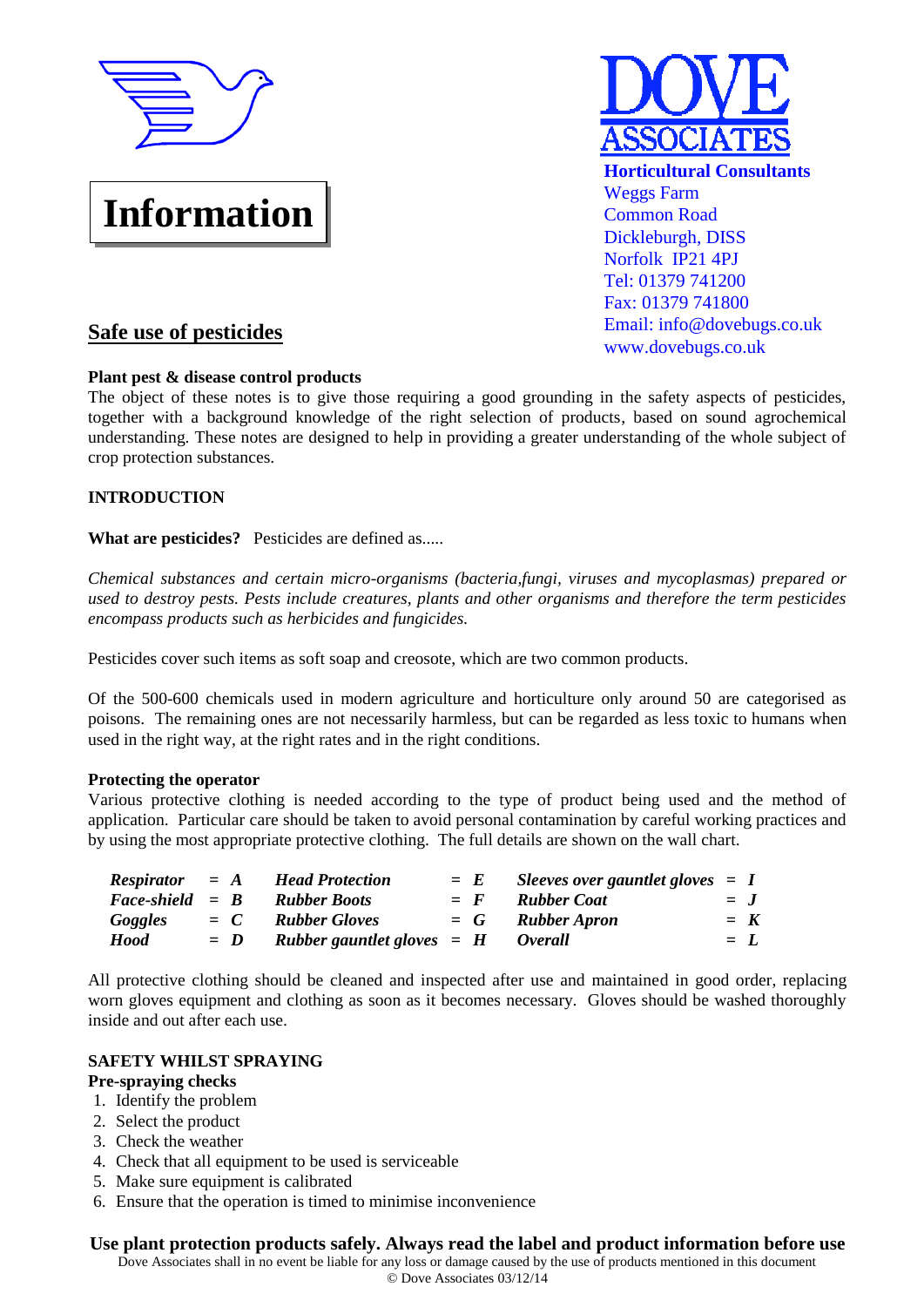# **Hygiene**

- 1. Always wash hands before eating or drinking
- 2. Never smoke whilst spraying
- 3. Never eat whilst spraying

#### **General rules**

Plan ahead and work methodically Never pour chemicals back into the bulk container Never climb with a measuring jug in your hand Take care of large containers and the "glug factor" Spillages should be dealt with immediately Never pour chemicals into other containers unless well marked Never leave chemicals unattended Only use chemicals in accordance with label

## **Action on the day of spraying if outside**

- Listen to the weather forecast
- Check for wind and rain and sun
- Wear correct clothing
- Check: boom height boom bounce spray pressure forward speed engine speed nozzle performance spray drift swath matching level of liquid in tank
- Notify beekeepers and neighbours
- Avoid rivers, ponds and streams
- **Write up records**
- Dispose of empty cans by burying them or putting in a skip for burying by others
- Wash out the sprayer before using any other product

#### **Action on the day of spraying if under protection**

- Listen to the weather forecast
- Check for frost and sun
- Wear correct clothing
- Check: items of clothing and food are not in spray area
	- people are advised of spraying and clear of spray area
		- supervisor knows you are spraying
		- sprayer calibrated right and walking speed even
		- nozzle performance
		- spray drift
		- swath matching
			- level of liquid in tank
- **Avoid water tanks**
- Write up records and put up notices of safety days
- Dispose of empty cans by burying them or putting in a skip for burying by others
- Wash out the sprayer before using any other product

# **Application of pesticides**

Very few pesticides can be applied by hand, mainly because of the large areas to be treated, so they are nearly always applied by some mechanical means. Pesticide formulations are made up in several forms:

*Liquid suspension concentrate Granules Wettable powders Smokes & fogs Dusts or powders* 

**Use plant protection products safely. Always read the label and product information before use**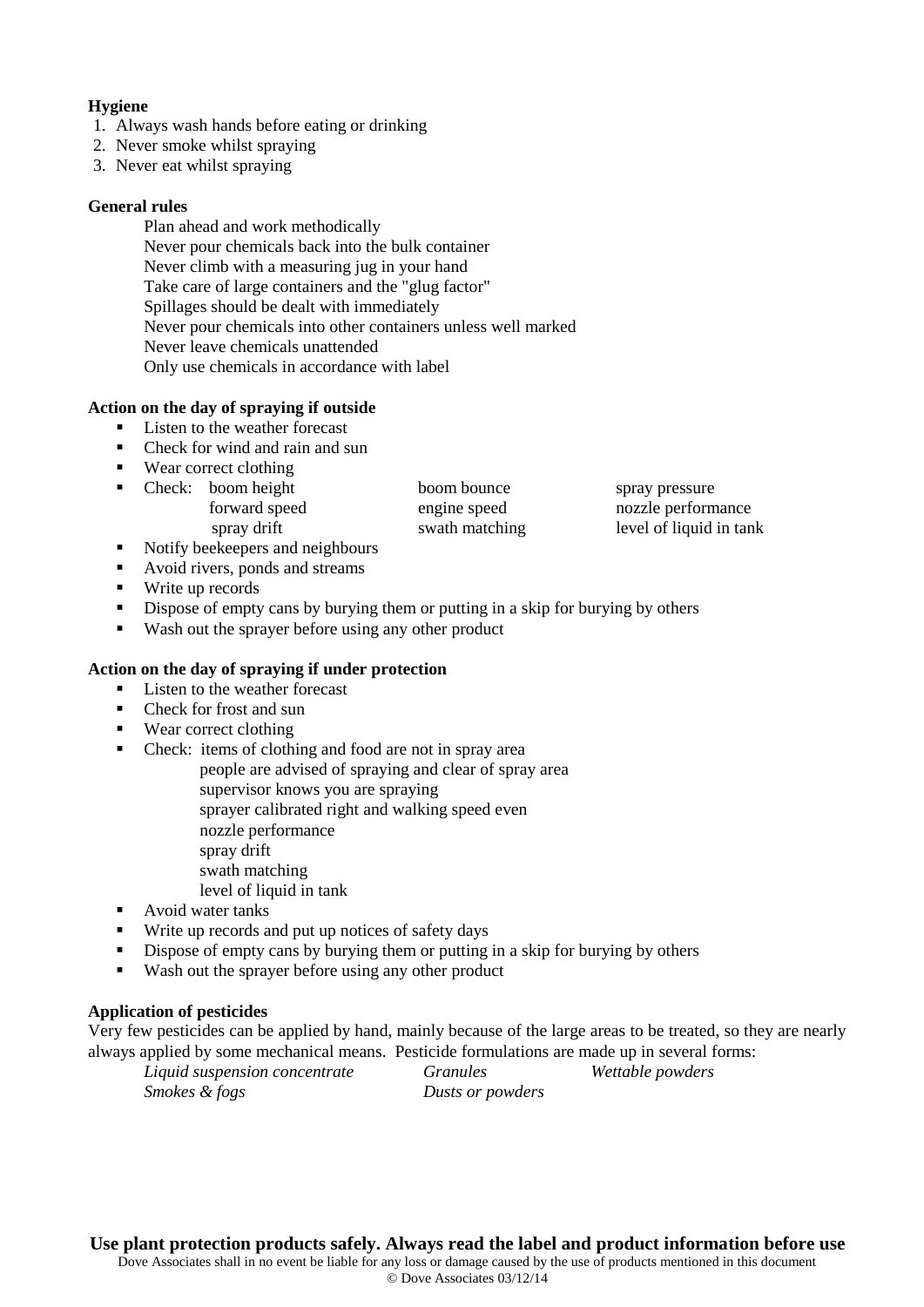**1) Liquid formulations** The majority of pesticides are formulated as liquids and are applied to the crop as a liquid, after first being mixed with a carrier, which is usually water. An emulsifiable concentrate is a solution of the active ingredient in oil or other suitable solvent to which emulsifying agents are added that enable the solution to be added to water and a stable liquid be formed. Some pesticides, particularly soil acting herbicides, do not dissolve well in organic solvents so these are finely ground and made into suspensions in water with various additives to stabilise them and prevent them coming out of suspension. These are called suspension concentrates, and are similar to water based paints. Wettable powders are designed to be mixed with water and can therefore be applied with a normal sprayer. It is important that the mixture is well agitated in the tank to prevent settling.

**2) Dusts or powders** Very few products are available as dusts today, mainly because of the dangers of drift to the operator and the problems of application.

**3) Granules** Quite a few pesticides have been formulated as granules today. They have advantages over dusts and powders and they do not have to be mixed with water. The basic material is fullers earth, chalk or brick dust with a granule size graded. The chemical is partially absorbed by the granule and partially stuck on with cellulose stickers. The rate of release of the active ingredient can be altered by the formulation. The presence of a granule does not mean the product is still active. This point is often overlooked when using this method.

**4) Smokes & fogs** Applying chemicals to restricted areas can be done effectively by smokes. Chemicals are incorporated into a firework mixture, which heats up and vaporises it into the space. Fogs are produced by incorporating the pesticide into a petrol flame heated air stream, which vaporises the pesticide and allows a fog containing the product to drift throughout the house like a smoke.

#### **Application timing and details**

Assuming the correct pesticide has been chosen for the task and a suitable application method has been chosen, it is vitally important that attention is paid to the timing of the application in respect to the pest or disease life cycle and to ambient conditions. Efficient as they are, no pesticide will work well in the wrong conditions. Knowledge of how a pesticide works will assist in selecting the correct timing period, as will knowledge of the pest or disease.

#### **Soil or compost condition**

Some products need a fine, moist surface to work. Wet composts can drive away the very pest you want to attack.

#### **Stage of growth of plant**

Spraying a systemic fungicide when a plant has no leaves is a waste of time.

#### **Weather conditions**

Spraying in hot conditions can cause scorch, and rain after a fungicide application can destroy any good you have just done. Watering a crop after spraying can also wash off the product. Try to wait 4 - 5 hours after spraying before watering. Translocated herbicides, such as Roundup, need time to work. The addition of fertiliser can assist the speed of the herbicide.

#### **Pre-harvest interval**

Make sure the interval between the spraying and safe harvesting is not reduced. This can apply to disbudding some crops after spraying too. New legislation on residues is coming soon and will affect the levels permitted by law. Some food processors insist on taint levels. Check what these are and observe them.

#### **Succeeding crops**

Some pesticides last for quite some time and can still be active after the crop has been harvested. Make sure the pesticide will not harm the following crop if it is still active. This can include herbicides in straw and late Roundup sprays on cereals.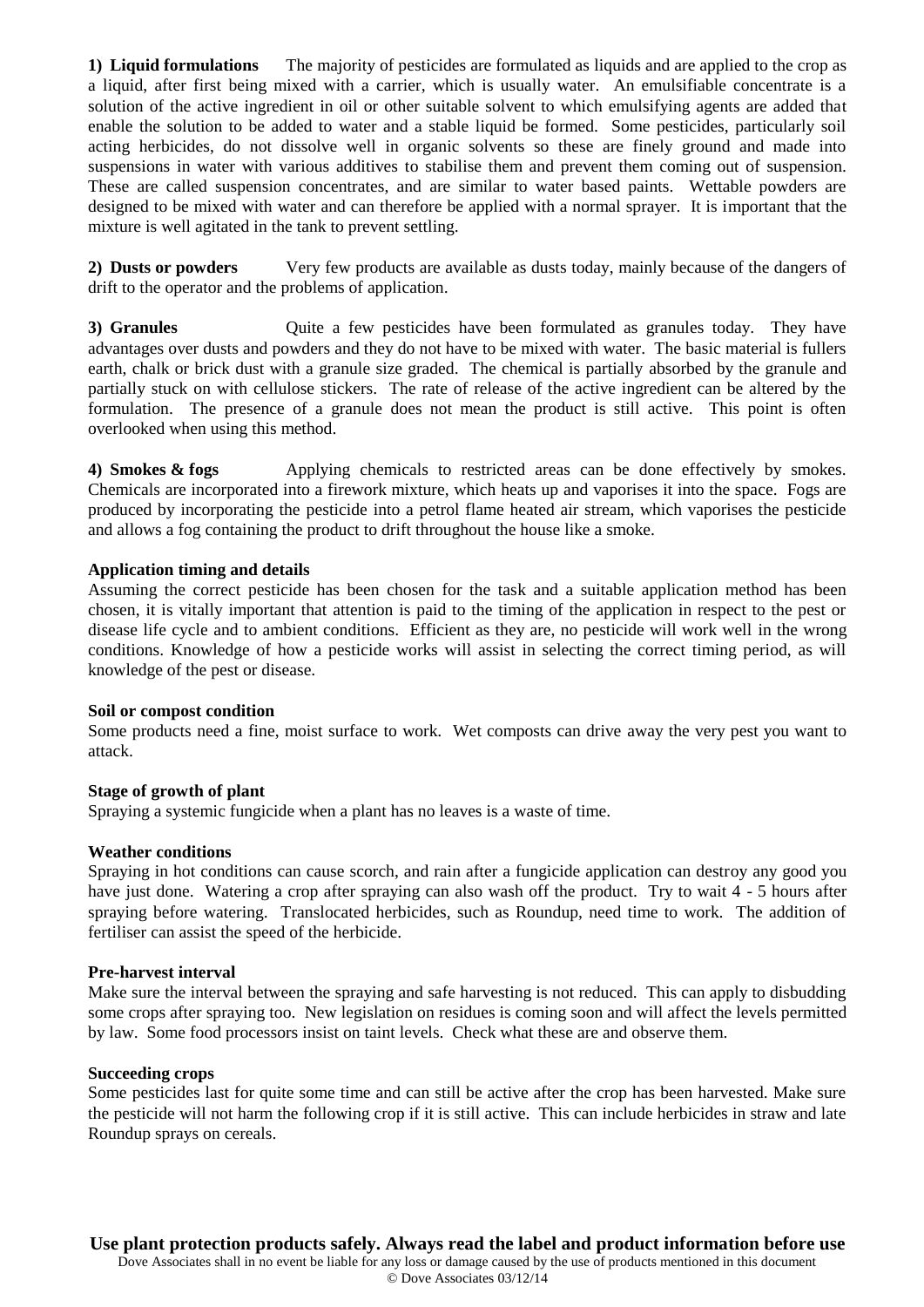# **THE PRODUCTS**

#### **Major classifications**

| Herbicides        | weed control                    |
|-------------------|---------------------------------|
| Insecticides      | insect control                  |
| Fungicides        | fungal control                  |
| Molluscicdes      | slug and snail control          |
| Nematicides       | eelworm control                 |
| Growth regulators | growth control                  |
| Seed treatments   | prevention of insect or disease |
| Acaricides        | mite control                    |
| Ovicides          | insect egg control              |
|                   |                                 |

# **HERBICIDES**

## **Application methods**

**1) Soil applied.** The herbicide is applied to the soil surface. In the main the target part of the weed is a young emerging seedling, but in some cases it is the root of the weed that absorbs the herbicide.

**2) Foliage applied.** The herbicide is applied to the foliage of the weed and is absorbed through the stomata. Once in the weed one of several modes of action can bring about death.

# **Mode of action**

**1) Photosynthesis inhibitor.** After entry into the plant the process of photosynthesis is prevented. In some cases a toxic product is produced instead of food and in others the production of sugars and starches within it are interrupted.

**2) Mytosis inhibitors.** Once in the plant the material is transported to the growing tips where it upsets the normal extension growth process. In some products this can be in the roots only and in some shoots only and in others both.

**3) Growth regulators.** Having entered the plant the cell-division process is modified causing the familiar distorted foliage effect seen with some hormone herbicides.

# **Formulation types**

**1) Granular.** One effective way of overcoming leaf scorch of the crop and yet achieve application of the herbicide to the soil is by impregnating a carrier granule with the herbicide. Soil moisture rain and irrigation can cause spread of the herbicide out into the surrounding soil.

**2) Emulsifiable concentrate.** Some products particularly when they have a vapour action are dissolved in an oil-based solvent. This ensures the product arrives at the target before it vaporises, and can be safely mixed with water as a spraying medium.

**3) Wettable powder.** If the product is difficult to get to stick on a leaf, or needs to be persistent over a long period, then impregnating a fine powder with the herbicide and spraying it onto the soil with a water mix is being chosen by a growing number of chemical companies. It is something that is becoming more popular as a formulation type. The powder controls the release over a period of time, or prevents deep penetration of the herbicide if it is a surface acting product.

# **Modes of retention**

**1) Residual** This group of herbicides as their name suggests adhere to the soil colloid by a chemical bonding. The action of various soil and organic processes on it allow the product to remain in a narrow band near the soil surface. The period of residuality can vary from product to product.

**2) Pre-emergent** Some herbicides are applied before the crop comes through. This allows the crop to get off to a good start.

**3) Soil incorporated** In this group the soil is sprayed and harrowed or rotovated before the crop is planted. This provides a band of herbicide above the rooting depth of a transplant. The use of this system for some seed sown crops is not recommended unless they are drilled well below the herbicide layer.

# **Use plant protection products safely. Always read the label and product information before use**